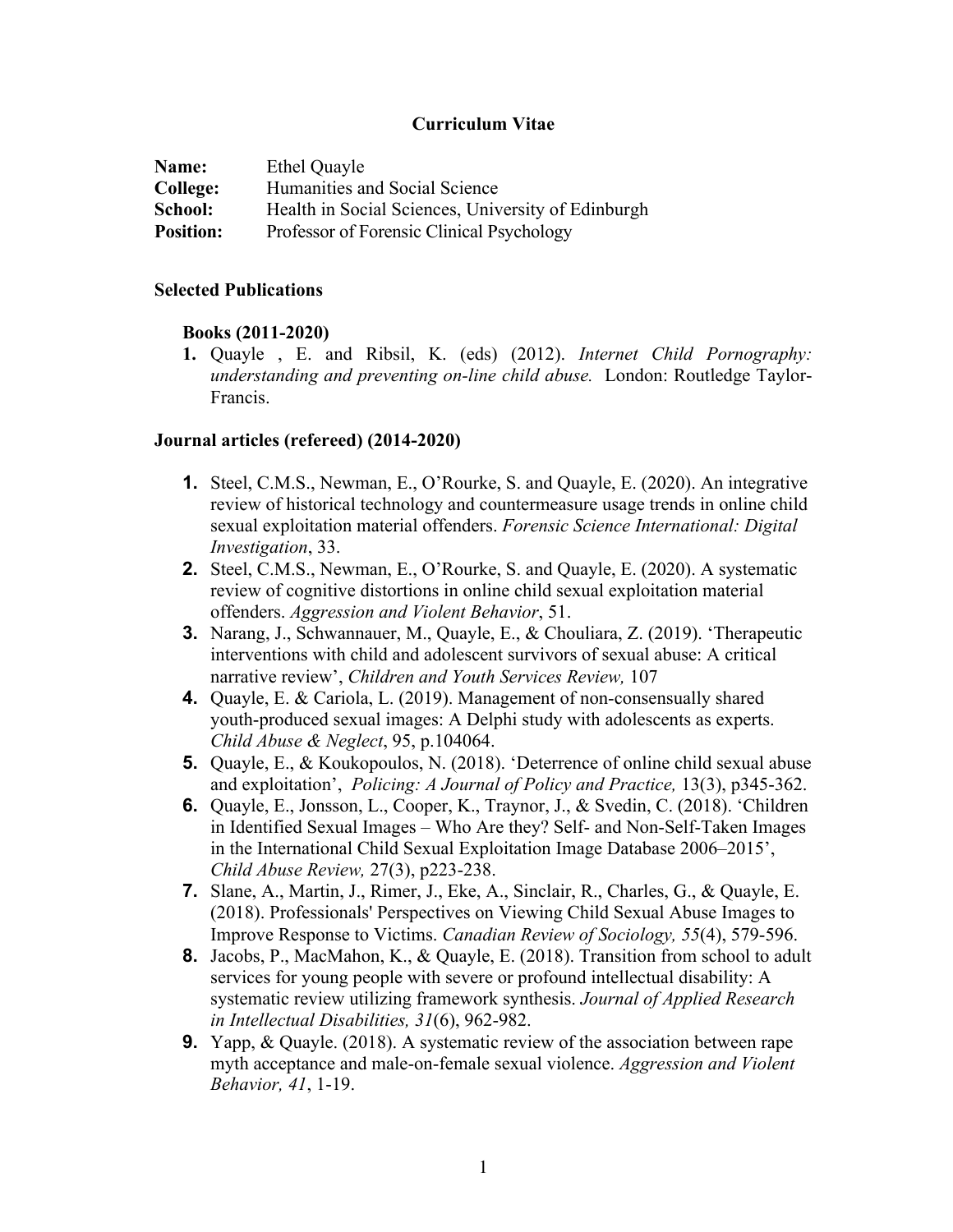- **10.**Doyle, P., Quayle, E., & Newman, E. (2017). Social climate in forensic mental health settings: A systematic review of qualitative studies. *Aggression and Violent Behavior,* 36, 118-136.
- **11.** Stuart, S., Tansey, L. & Quayle, E. (2017). What are the barriers to recovery perceived by people discharged from a medium-secure forensic mental health unit? An interpretative phenomenological analysis. *Journal of Theoretical and Philosophical Criminology.* 9(1), 1-31
- **12.**Stuart, S., Tansey, L. & Quayle, E. (2016) What we talk about when we talk about recovery: A systematic review and best-fit framework synthesis of qualitative literature. *Journal of Mental Healt*
- **13.**Quayle, E., & Newman, E. (2016). An exploratory study of public reports to investigate patterns and themes of requests for sexual images of minors online. *Crime Science, 5*(1), 1-12.
- **14.**Cooper, K., Quayle, E., Jonsson, L., & Svedin, C. (2016). Adolescents and selftaken sexual images: A review of the literature. *Computers in Human Behavior, 55*, 706.
- **15.**Sullivan, F., Bowden, K., McKenzie, K., & Quayle, E. (2016). The Close Relationships of People with Intellectual Disabilities: A Qualitative Study. *Journal of Applied Research in Intellectual Disabilities, 29*(2), 172-184.
- **16.**Quayle, E., & Cooper, K. (2015). The Role of Child Sexual Abuse Images in Coercive and Non-Coercive Relationships with Adolescents: A Thematic Review of the Literature. *Child & Youth Services, 36*(4), 312-328.
- **17.**Quayle, E., & Newman, E. (2015). The Role of Sexual Images in Online and Offline Sexual Behaviour With Minors. *Current Psychiatry Reports, 17*(6), 1-6.
- **18.**Davis, A., Dyle, M. Quayle, E. & O'Rourke, S. (2015). Am I there yet?: The views of people with learning disability on forensic community rehabilitation. *Journal of Intellectual Disabilities and Offending Behaviour*, 6(3/4), 148-164.
- **19.**Bannon, S., McGlynn, T., Quayle, E. and McKenzie, K. (2015). The positive role of the Internet on young people with additional support needs; identity and connectedness. *Computers in Human Behavior,* 53, 504-514.
- **20.**Bannon, S., Quayle, E., McKenzie, K. & McGlynn, T. (2015). The impact of the Internet on young people with additional support needs: Risk and safety. *Computers in Human Behavior,* 53, 495-504 Doi: 10.1016 /j.chb.2014.12.057
- **21.**Fawns, T., Bayne, S., Ross, J., Nicol, S., Quayle, E., Macleod, H., & Howie, K. (2015). Socially reconstructing history: The Social History Timestream application. *Continuum, 29*(4), 522-533.
- **22.**Porter, S., Newman, E., Tansey, L. & Quayle, E. (2015). Sex offending and social anxiety: a systematic review. *Aggression and Violent Behaviour*. 24, p. 42-60.
- **23.**Quayle, Ethel, Allegro, Silvia, Hutton, Linda, Sheath, Michael, & Loof, Lars. (2014). Rapid skill acquisition and online sexual grooming of children. *Computers in Human Behavior, 39*, 368.